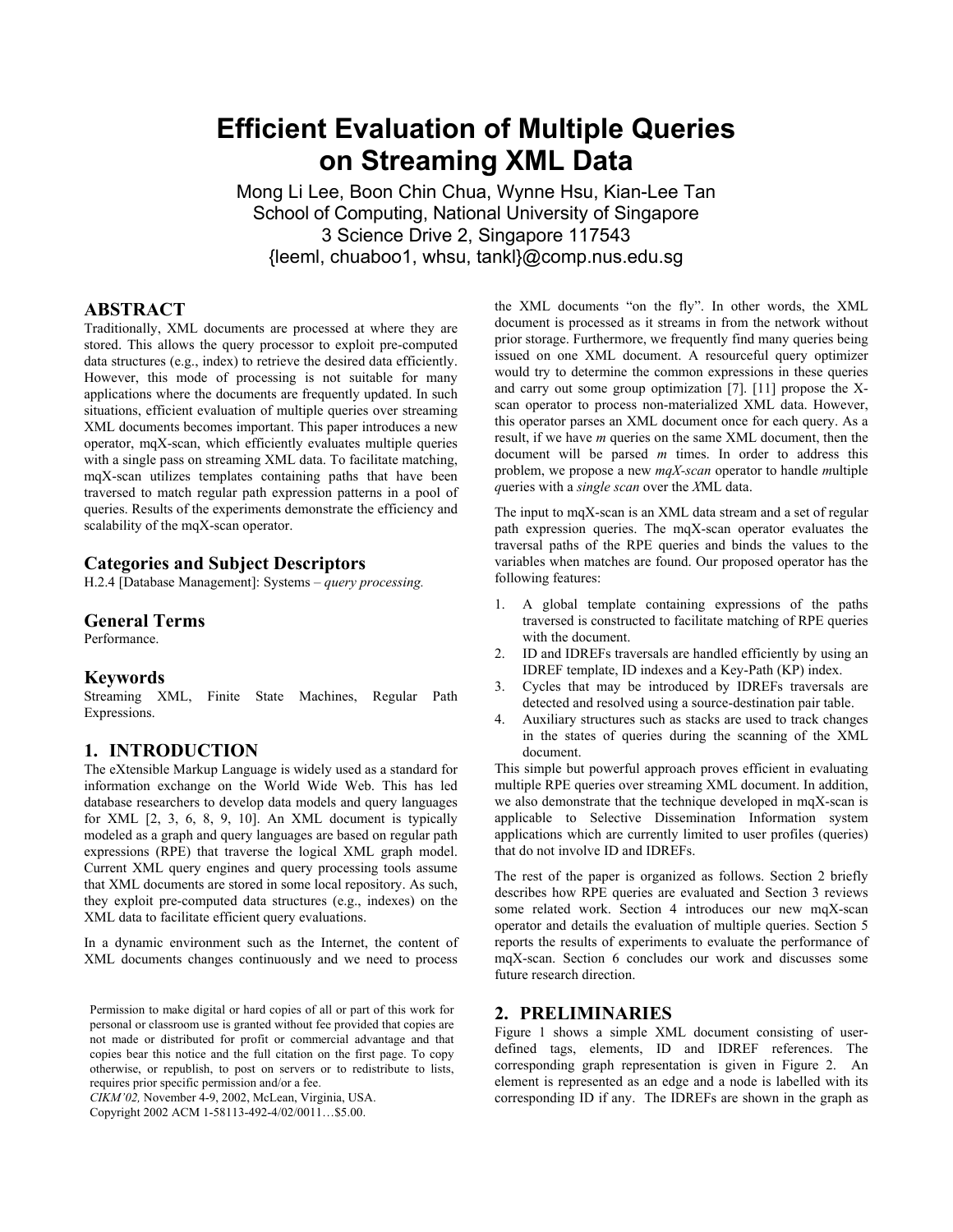dashed lines and are represented as edges labelled with the IDREF attribute name. PCDATA is represented as dotted arrows pointing to leaf nodes. Given a query *db/lab/location/\_\*/city*, we can evaluate it by traversing the graph in Figure 2 starting from the root element "db" to find a match for the first outgoing edge, that is "lab". Then it will follow the outgoing edge "name" from the node "central" to node "#1". Since "name" doesn't match "location", the matching terminates before it matches the entire path expression in the query, so it is not bound to the query. Next, we backtrack to the "central" node and follow the next outgoing edge to node "#2". From node "#2" we traverse the edge "city" and come to the end of the path. The path traversed thus far is  $db\rightarrow$ lab $\rightarrow$ location $\rightarrow$ city, which again does not match the path expression in the query. This process is carried out recursively until all the matches to the queries are found.



**Figure 1. A sample XML document.** 



**Figure 2. Graph representation for XML document in Figure 1.**

When an IDREF is encountered, the traversal will skip to the node that the IDREF points to. For example, the node "central" in Figure 2 has an IDREF attribute advisor = "Smith1". We will then follow the path from the node "central" to the node "Smith1" and traverse down the "Smith1" node to find potential matches. The path for this particular IDREF example would be  $db\rightarrow lab$ <sup>"</sup>central") $\rightarrow$ lastname. We observe that each path traversal over the document is the potential answer to a regular path expression query. In Section 4, we will show how the mqXscan operator makes use of this fact to efficiently process multiple queries on an XML document.

## **3. RELATED WORK**

Streaming data gained prominence with the advent of the Internet and its many applications. An overview of the issues involved in evaluating queries over data stream is given in [5]. With the increasing use of XML as a standard for data exchange and querying, much research has been carried out on the efficient evaluation of regular path expressions [11, 12]. [12] proposes several algorithms for processing regular path expressions. These algorithms deal with searching paths from an element to another, scanning sorted elements and attributes to find element-attribute pairs and finding Kleene-Closure on repeated paths or elements. These methods are applicable in the case where the XML documents are stored in local repositories.

[11] proposes an operator called X-scan to evaluate a set of regular path expressions occurring in a query over an XML data stream. X-scan accepts one query at a time. When m queries  $(m >$ 1) are issued on the same document, the performance of X-scan degrades as it will need to parse the same document m times. The mqX-scan operator is designed to address this problem.

[1] develops XFilter, an XML-based system for supporting Selective Dissemination of Information (SDI). In XFilter, user profiles or interests are modeled using Xpath queries. When XML documents stream in, queries are evaluated against a query index that has been pre-built on the queries. If a query matches *at least* one path of the document, then the document is considered to match the query and will be channeled to the user. On the other hand, the mqX-scan operator requires that the queries must match *all* the paths of a document before it can return the bindings to the queries.

# **4. THE MQX-SCAN OPERATOR**

Our proposed new operator, mqX-scan, as its name implies, supports *multiple queries* in a single pass of the XML document. The input to the operator is a pool of regular path expression queries and an XML document. The output of mqX-scan is a set of bindings to the queries. Figure 3 shows the overall architecture and data structures used in mqX-scan.



**Figure 3. Overview architecture and data structures.**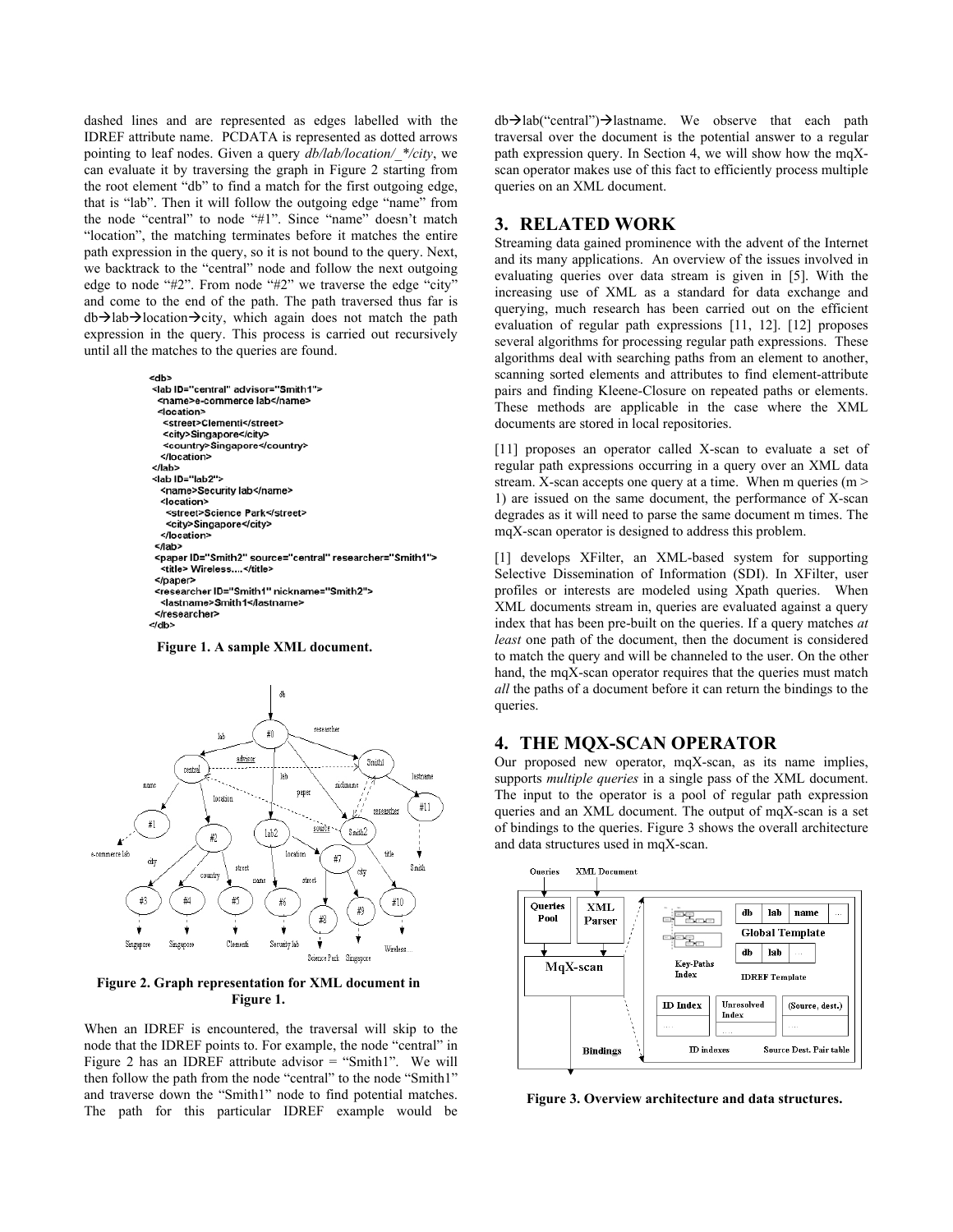The mqX-scan operator employs several data structures to aid in its query processing:

- A global template that contains the element names encountered on the paths traversed so far. This template facilitates matching of multiple queries in the query pool.
- A Key-Path (KP) index to provide fast ID and IDREFs traversals. The KP index consists of two parts, a key and its corresponding paths.
- An ID index that keeps track of the element IDs that the parser has seen.
- An unresolved ID index that stores yet-to-be-seen IDs. The entries in this index contain suspended IDs in which the KP index has yet to contain the corresponding nodes.
- An IDREF template that contains the paths traversed by IDREFs. This template provides fast matching of queries when the document involves IDREFs.
- A (source, destination) pair table that detects cycles caused by IDREFs traversals.

Figure 4 shows the architecture of the KP index. When we encounter a node with "central" as the ID, we will keep all the sub-elements of the ID node in its corresponding paths. Thus we have the key "central" and the set of paths  $\{\text{'name}\},\$ {<location><street>}, {<location><city>} and {<location><country>}. Note that even though the path name <location> occurs multiple times, the KP index will only store it once. We can easily trace all the sub-elements of the ID node using pattern recognition. For example, in Figure 4, there are two paths from ID node "lab2" to another node: via the edge labeled "name" and the edge labeled "location". This is followed by two paths labeled "street" and "city" emanating from the node the "location" edge points to. This index is clean and small compared to the traditional structural graph index proposed in X-Scan. This is because the KP index only stores the portion of the XML document that involves IDs.

RPE queries will be kept in a query pool for subsequent interaction with the mqX-scan operator during the traversal of the XML document. The operator will match the RPE queries with the path expressions stored in the global template. Any bindings to these queries will be output as they become available. When mqX-scan has finished scanning the whole document, all the bindings to the queries would have been found.



**Figure 4. Structure of the Key-Paths (KP) index.** 

# **4.1 Matching Queries**

Recall the XML document in Figure 2. Conventional approaches to find matches to a query such as *db/lab/\_\*/city* will traverse a path starting from the "db" edge to an outgoing edge that satisfies the next element, "lab". This is followed by any outgoing edges that will eventually lead to "city". This traversal can be visualized easily by representing the XML document as a graph.

In contrast, the mqX-scan operator uses a global template as a source to match the regular path expressions in the queries. The underlying mechanism of the global template is based on finite state machine (FSM) model. Figure 5 gives the algorithm to find matches for queries.When the parser encounters an element tag, it will call the *startElement* event and pass in the element name, level of the element, and any XML related attribute to the event. A global template will be created to store the element name.

#### Algorithm for evaluation of the queries Input: An XML document and a set of queries Output: Bindings to each of the queries



#### **Figure 5. Algorithm to evaluate queries.**

Consider the graph in Figure 2, when the first element tag  $\langle$ db> is encountered, the *startElement* event is fired, and mqX-scan constructs a global template to store "db". The global template is set to an initial state. Next, the parser reaches "lab" and triggers another *startElement* event. Now the global template contains two elements "db, lab". This process is repeated until the parser encounters an end element tag. It will then invoke the *endElement* event handler to check if the last element in the global template matches the end element tag and set the template to a steady state. Figure 6 shows the state transition diagram for the global template.

When the global template reaches its first steady state, it will invoke the matching function. The matching function matches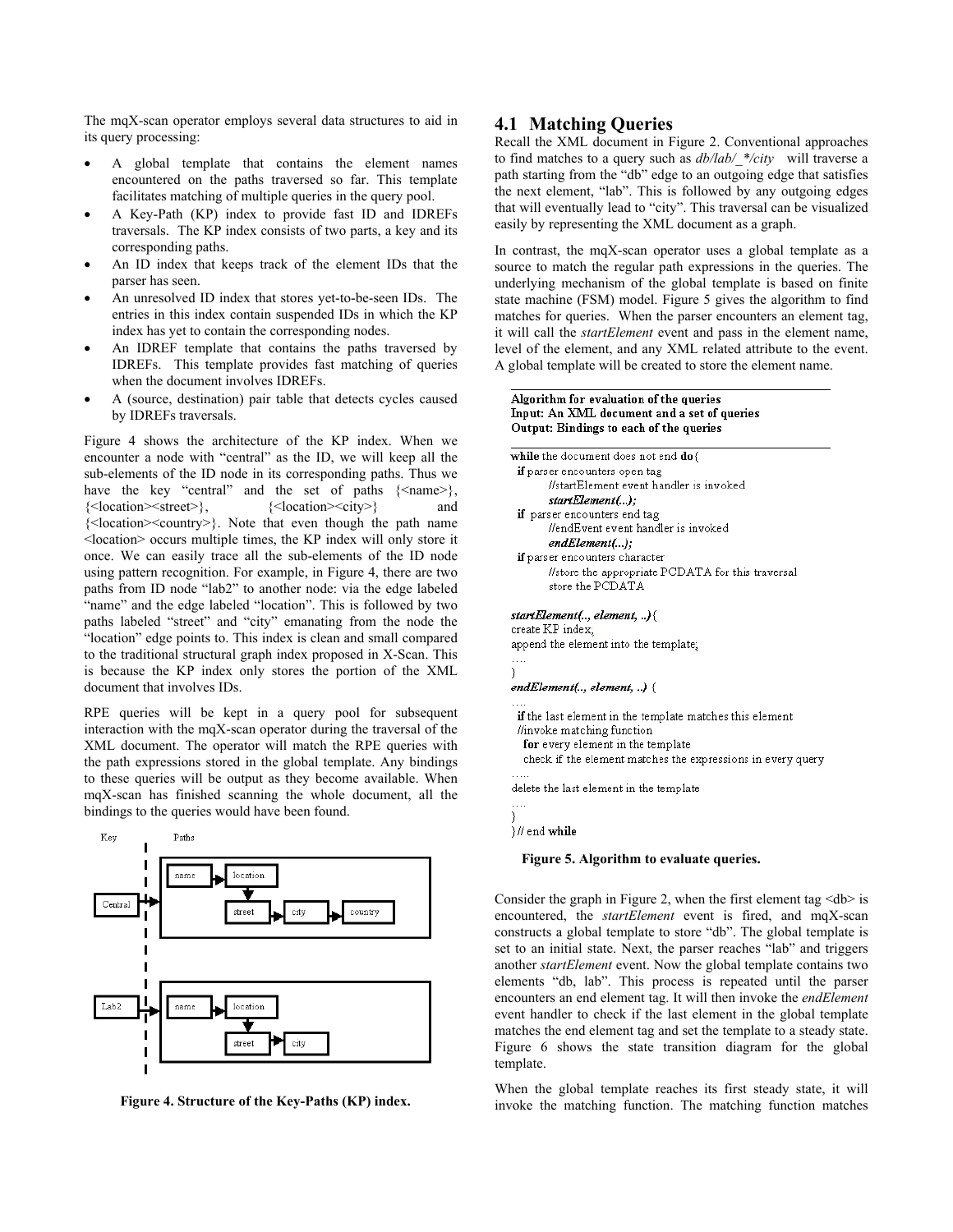every element in the global template with every regular path expression in the query pool. In our example, when the global template reaches its first steady state, it will contain "db, lab, name". Queries matching this expression in the template will be bound. Suppose we have two queries, "db/lab/\_\*" and "db/\_\*", the matching function will recognize that the template matches these two regular path expressions. Each query in the query pool is associated with a state machine. Initially, all the queries are in a "Wait" state, waiting to be evaluated. The query that is currently being matched is in an "Active" state. The query is placed in a "Bind" state if its regular path expression matches the global template.

Figure 7 shows the State Transition diagram for each query in the query pool. Each query in the queue is evaluated in turn. This round of evaluation ends when all the queries have been examined and are set back to their "Wait" states. Note that when the XML graph is being traversed, only the paths in a "Steady" state template will be matched against the regular path expressions in the queries. When the template is in an intermediate state, no queries will be in an "Active" state.



**Figure 6. State transition diagram for the global template.** 



**Figure 7. State transition diagram for each query.**

## **4.2 Handling IDREFs and Cycles**

We distinguish two types of IDREFs in an XML document: backward references and forward references. As mqX-scan traverses the XML document, it builds a KP index to track the parent-child relationship between the nodes. The index facilitates fast traversal of backward IDREFs. In order to ensure that the overheads needed for the index structure are minimal, we do not store the leaf nodes. In forward references, the IDREF points ahead to a node that has yet to be processed by the operator and hence, will not appear in the KP index. To handle this, we maintain an ID index on the nodes that has already been processed, and a list of unresolved IDREFs that specifies the ID values and addresses of nodes yet to be "seen" by the parser. When a forward reference is encountered, its ID is suspended and added to the unresolved IDREF list. When a *startElement* event is fired, we check whether the ID of this particular element has been previously suspended. If it is, then the suspended ID will be activated. After all the sub-elements of this element have been processed, its ID will be removed from the list of unresolved IDREF and added to the ID index.

In addition, we introduce another template, called the IDREF template, which is similar to the global template except that it has an initial "Inactive" state. Figure 8 depicts the state transition diagram for IDREF template. If the XML document does not contain IDREF, then the ID index will be empty and the IDREF template remains inactive. When some IDREF is encountered, the IDREF template will search for the ID in the ID index. Using this ID as the starting point (key), we will probe every sub-element in the KP index. Once the IDREF template has found the desired paths, it will invoke the matching function. For example, when mqX-scan encounters the "Smith1" IDREF reference, it will look up the ID index for "Smith1". Since "Smith1" has not yet been processed, it will put it into the unresolved ID index. When "Smith1" is reached, the mqX-scan operator will traverse down the "Smith1" node and append "lastname" to "db, lab". The IDREF template will now have "db, lab, lastname". This template is used to match the queries.



**Figure 8. State transition diagram for IDREF template.**

Finally, we maintain a (source, destination) pair table to detect and handle cycles. When we encounter the ID "central" and its IDREF pointing to the other ID of "Smith1", we store "central" as a source in the table. When the ID index contains the ID "Smith1", we store this ID as a destination. Thus, we have the pair (central, Smith1) in the table. Next, we will follow the path to the node with the ID "Smith1" and traverse down every subelement of the node. We will encounter an IDREF to "Smith2", and store ID ""Smith1" as source and "Smith2" as destination in the table. Some point later, we will encounter again an IDREF from "Smith2" to "central". Since the pair (central, Smith1) is already in the table, we terminate the traversal.

## **5. PERFORMANCE STUDIES**

We implemented the mqX-scan operator in Java. The experiments are conducted on a Pentium III 866 MHz machine running Windows 98. All structures are kept in memory during the experiments. We use the XOO7 benchmark [4] to generate our XML documents, and Xerces Java Parser 1.4.3 [15] with SAX 1.0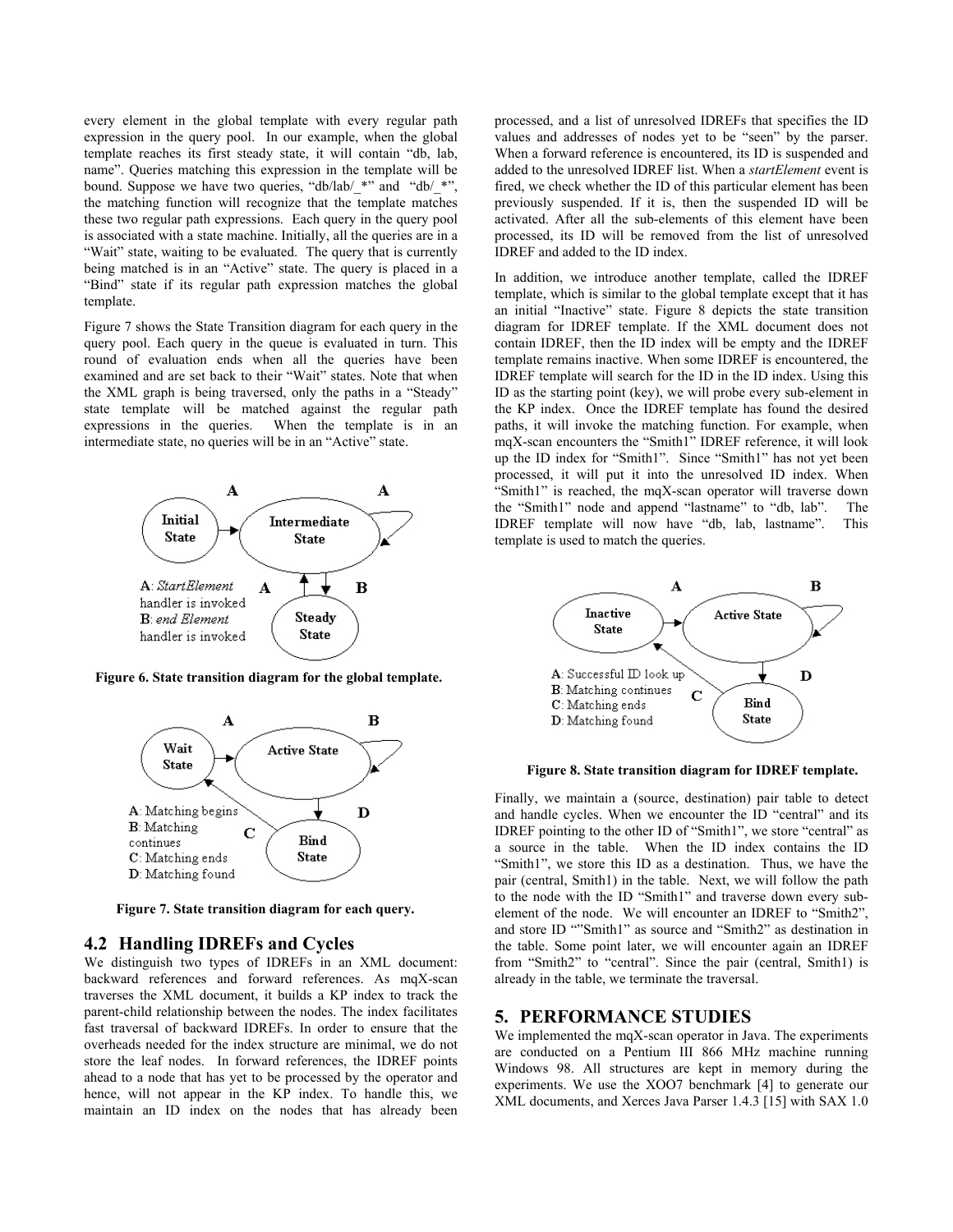[14] enabled to parse the documents. The XOO7 benchmark provides several parameters to change the size of an XML document both depth-wise and breadth-wise. We modify the XML document generator to associate IDs with attribute fields. IDREFs will point to randomly selected Ids. For each experiment, we run the document generator to produce a random XML document and stream the document to our operator. The query generator produces a set of queries on the document. The performance metric used is the time taken to parse the document from the root until all the queries have been bound. The cost of creating the document and queries are not included in the metric. Every experiment is run 8 times and the average value is taken. Table 1 shows the parameters and the range of values used.

**Table 1. Parameters used in experiments.** 

|          | Range           | <b>Default</b> | <b>Description</b>                                                 |
|----------|-----------------|----------------|--------------------------------------------------------------------|
| F        | $50 - 1000K$    | 231K           | File size                                                          |
| P        | $100 - 100K$    | 1000           | Number of queries                                                  |
| R        | $50 - 2000$     | Nil            | Number of IDREF references                                         |
| D        | $2 - 8$         | 6              | Depth of queries                                                   |
| W        | $20%$ to<br>80% | 0%             | Percentage of queries containing a<br>Kleene-star wildcard $(*)$ . |
| M        | $0$ or $1$      |                | Parameter to generate relevant                                     |
|          |                 | (Relevant)     | queries or mixed queries.                                          |
| $\theta$ | $0$ or $1$      |                | Zipfian distribution                                               |

F denotes the file size used in the experiments. We vary this parameter to study the scalability of the system in terms of file size under the context of supporting many queries in a single pass of the XML document. The file size ranges from 50KB to 1000 KB. We found that when the file size reaches 24MB, the time required for parsing 500 queries is more than two hour.

Q is the number of queries in the system. Varying Q allows us to measure the scalability of our new operator in terms of number of queries issued. Q is fixed at 1000 in the comparative experiments.

D denotes the maximum level of a query. D is set to an average of 6 in most of the experiments. When a query involves \_\* wild card, the query level may differ from the level of the document. This is because the document generator always starts from the root while the query generator may begin a query with  $\mathbb{R}^*$ .

The rest of the parameters are used to shape the query workload. W is the percentage of queries in the set of the queries generated that will contain a Kleene\_Star wild card (\_\*). This parameter is varied to evaluate the scalability and robustness of mqX-scan when dealing with wildcard. Another parameter, R, is varied to test the scalability and navigational functionality of mqX-scan when the documents contain ID and IDREF references.

M is the percentage of irrelevant queries. This parameter simulates the situation where users issue queries that do not contain any element name found in a document that is being parsed. When M is 0, the queries generated by the query generator are all relevant queries. That is, all the element names in a query can be found in that document. When M is 1, the queries generated will contain irrelevant queries based on a ratio in the setting when distributing the relevant queries and irrelevant

queries in the queries generated. For example, if the ratio is 1:1, it means the queries generated will contain 50% relevant queries and 50% irrelevant queries.

We use  $\theta$  as a parameter of Zipf distribution to determine the skewness of the choice of element names at each level in the query generation based on an input DTD. When  $\theta$  is 0, each element name in the query is selected randomly from the sets of element names allowed at its level with a uniform distribution. When  $\theta$  is 1, the choice is highly skewed. The level of skewness is set to 0.8.

## **5.1 Sensitivity Experiments**

In this section, we investigate the performance of the mqX-scan operator under the following settings:

- No KP index is built (*mqX-1*).
- A KP index is built but no IDREF traversals (*mqX-2*).
- A KP index is built, together with IDREF traversals (*mqX-3*).

Since mqX-scan is applicable to tree-structured data as well, we examine the scalability of our operator for tree-structured data which do not require the construction of the KP index. This is because such an index provides no benefits for tree-based RPE evaluation. This leads to the first setting: *mqX-1*

When a document contains IDs and IDREFs, we need to evaluate the queries under the environment where IDREF traversals must be carried out. In such a situation, we have the third setting: *mqX-3*. The second setting: *mqX-2*, aims to show the cost incurred when the KP index is built but with no IDREF traversals.



**Figure 9. Effect of Number of Queries.** 

#### **Effect of Number of Queries: F, D, W, M,** θ**: Default**

In this experiment, we vary the number of RPE queries from 20000 to 100000. We use a uniform distribution to randomly select the element names in the query from a set of element names. The result of the study is shown in Figure 9. First, we observe that all the total response time for all the three queries increases linearly with the number of queries. Second, we see that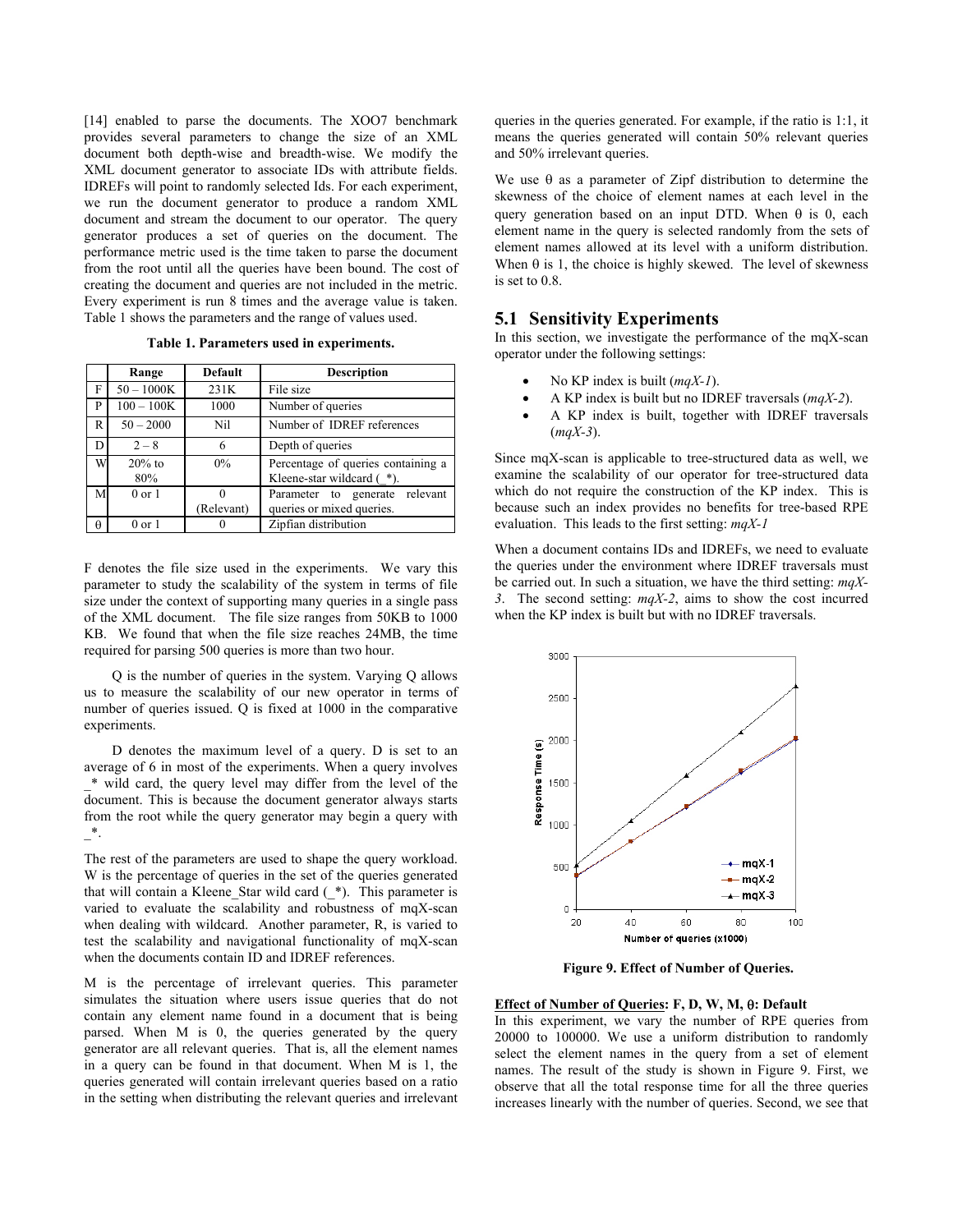*mqX-3* takes the longest time to bind all the values to the queries. This is caused by the extra traversals required by IDREFs. The cost of building the KP index is small, and it is nearly equivalent to the time taken by *mqX-1* to complete the bindings.



**Figure 11. Effect of Kleene-star.**

#### **Effect of Depth: F, P, W, M,** θ**: Default**

Next, we vary the depth of the queries from 2 to 8. Figure 10 shows that when the depth of the queries increases, the response time also increases. This is expected since there is an increase in the number of paths to traverse. Again, *mqX-3* has the largest response time due to the IDREFs traversals. However, we note the mqX-scan operator still gives fairly good performance under all the three settings even when the depth reaches 8.

#### **Effect of Wild Card: P, D, M,** θ**: Default, F=231KB**

This experiment evaluates the effect of Kleene-star wild card occurring in queries. W=2 indicates that two out of ten queries have a Kleene-star. Figure 11 shows that *mqX-3* has the largest response time. However, the performance of *mqX-1, mqX-2,* and *mqX-3* are not sensitive to the occurrence of Kleene-star wild card. Overall, the performance of mqX-scan operator does not

degrade even when large number of queries containing Kleenestar wild card is issued.

# **5.2 Comparative Experiments**

In this set of experiments, we compare the performance of  $maX$ scan (*mqX-2* and *mqX-3*) with X-scan on both skewed and uniform query distributions. To provide a fairer comparison with *mqX-2* and *mqX-3*, we implemented two versions of X-scan: *X-2* and *X-3*. The former disables IDREFs traversals while the latter involves IDREFs traversals.

#### **Effect of File Size: P, W, M: Default**

Figure 12 shows the results when the file size varies. Each scheme is appended with (U) for uniform distribution, and (S) for skewed distribution. It is clear that *mqX-2* outperforms *X-2* because the former avoids repeated parsing of the same document. We note that *mqX-2* is slower when the query distribution is skewed. This is expected as the waiting time for some queries will be increased.



#### **Effect of Ratio of Relevant vs. Irrelevant Queries: P, D, W, M: Default, F=56KB**

We also implemented a version of mqX-scan with query indexing, *mqX-3(index)*. The latter uses techniques similar to XFilter [1] whereby an index is built on the queries. Figure 13 shows that *mqX-3* gives the best performance while the response time for *mqX-3(index)* grows exponentially due to repeated probing of the elements in the hash table. We observe that *mqX-3(index)* is superior when the ratio of irrelevant queries is very high. This is due to the absence of keys found in the hash table, eliminating the need for traversals. In contrast, graph traversals are required in *mqX-3* and *X-3* although the queries contain irrelevant names.

#### **Effect of Number of Queries and IDREFs Traversals F, P, D, M: Default, W=4**

Next, we compare the cost of building the KP index and the *response* time when IDREFs traversals are involved. Each scheme is appended with  $(*)$  when wild card is used. From Figure 14, we see that *mqX-2* outperforms *X-2* when the number of queries increases. *X-2* incurs high cost in building the structural index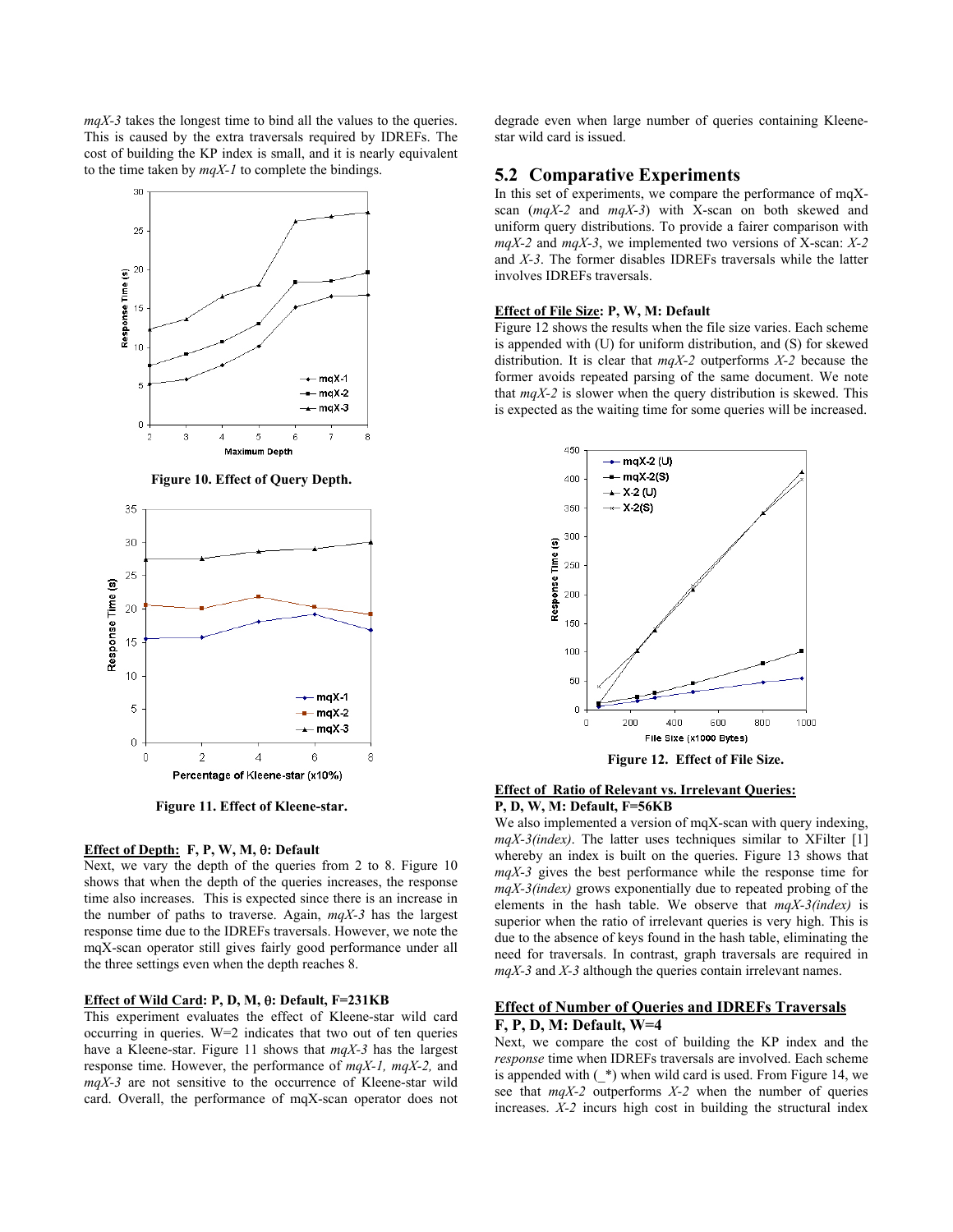[11] by repeatedly parsing the same document. The occurrence of the Kleene-star in either uniform or skew distributions does not affect the response time as shown in Figures 14 and 15. Again this explains that the performance of the mqX-scan operator is not affected by the occurrence of Kleene star wild card.

Figures 16 and 17 show that the presence of IDREFs causes the response times for *X-2* and *X-3* to increase dramatically. However, *mqX-2* and *mqX-3* exhibit stable response times. This demonstrates that when more IDREFs are encountered, more paths need to be traversed. Note that the difference in the response times between *mqX-2* and *mqX-3* reflects the time taken to traverse the IDREFs, which is negligible. It is also clear from the graphs that the distribution has no effect on the response time.



**Figure 13. Relevant vs. Irrelevant Queries.** 



**Figure 14. Effect of Varying Number of Queries. (Uniform Distribution).**



**Figure 15. Effect of Varying Number of Queries. (Skewed Distribution).** 



**Figure 16. Effect of IDREFs (Uniform Distribution).** 

## **6. CONCLUSION**

In this paper we have presented the mqX-scan operator that evaluates multiple queries using a single pass of XML documents. The proposed operator is pipelined and produces bindings as the XML document streams into the system. The results of our experiments demonstrate the scalability of mqX-scan in terms of number of queries and file size. We also note that mqX-scan can handle IDREFs and can be reused in SDI applications *without* the need to index the queries.

We found that by using the indexing technique proposed in Xfilter, the mqX operator performs badly due to the heavy probing and searching required when the percentage of relevant queries is high. One possible enhancement would be to tune the mqX-scan operator such that it becomes sensitive to the